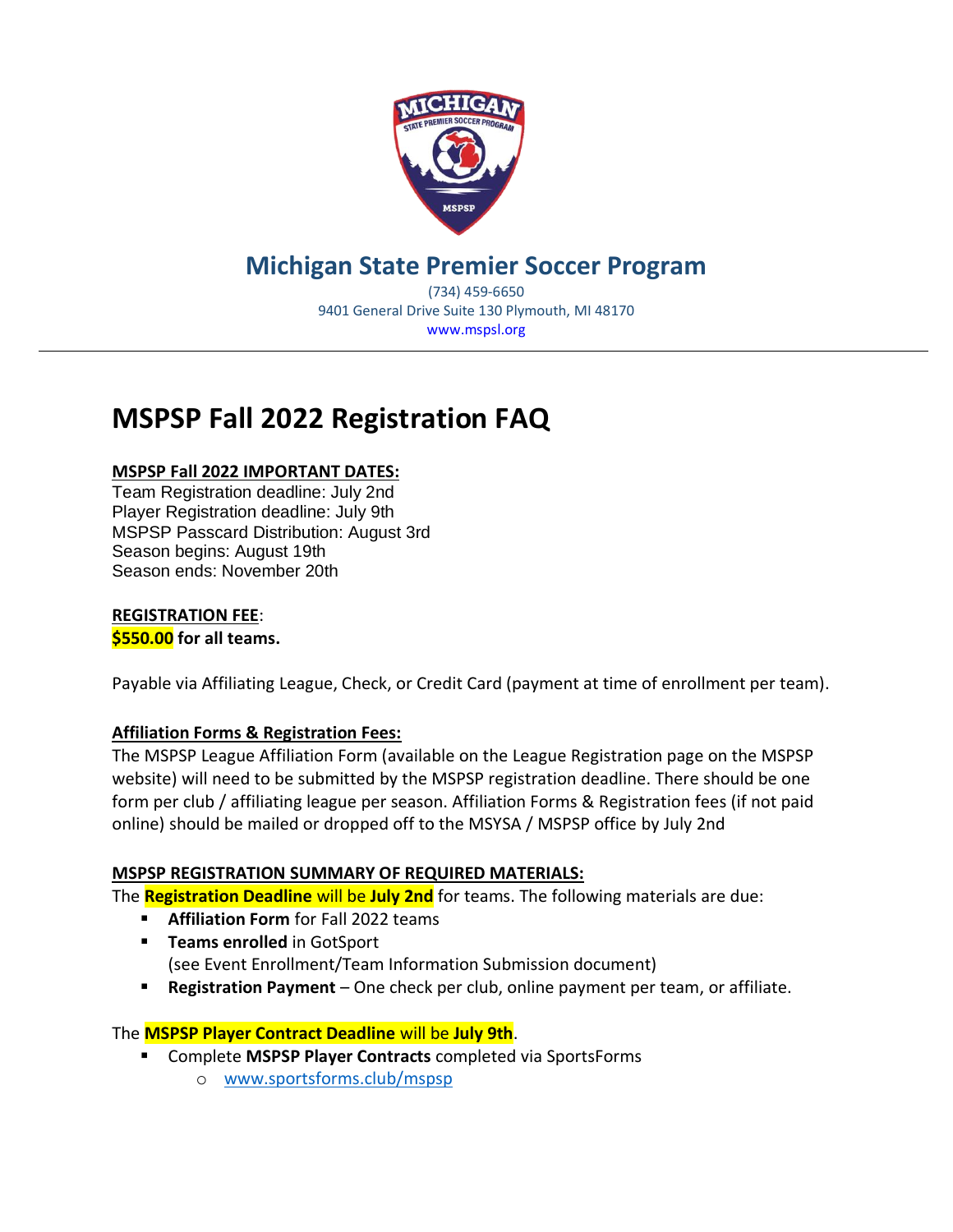#### **PLAYER / COACH PICTURES**:

Clubs / teams are to upload pictures to the GotSport player/coach profiles. Pictures uploaded to GotSport will be automatically printed on passcards. Pictures must be in color and be passport / portrait style. Players risk participation without a clear photo.

#### **TEAM OFFICIAL REQUIREMENTS:**

- Valid SafeSport Certification (1 year expiry)
- CDC Heads Up Concussion Certification (3 year expiry)
- Risk Management Background Check (1 year expiry)
- Photo in GotSport

If RM status is showing as 'completed' but unable to attach team officials to rosters, it is because these team officials RM status will expire before the MSPSP event starts (Aug  $1<sup>st</sup>$ ) – if any RM credential expires prior to Aug  $1<sup>st</sup>$ , the system will prohibit the team official being added to the team. Have them redo their RM requirements to be valid for the new 22-23 season to fix.

#### **LATE PLAYER ADDITIONS:**

Effective July 10th, if you want to add a player to your roster MSPSP there is a \$25 fee for 'Late Additions' after the initial player deadline (July  $9<sup>th</sup>$ ) – payable online on the MSPSP website.

#### **REVIEW:**

It is the responsibility of the Club OR Affiliating League to submit payment to MSPSP with the League Affiliation Form by the registration deadline.

It is the responsibility of the Club OR Affiliating League to ensure all teams have been registered into the Fall 2022 MSPSP event in GotSport by the deadline.

It is the responsibility of the Club OR Affiliating League to ensure all players have completed their MSPSP SportsForm player contracts by the player contract deadline, or those players are deemed late-additions and will require the late-addition fee of \$25 to be added to the roster.

It is the responsibility of the Club OR Affiliating League to ensure all players have submitted valid PROOF OF BIRTH / AGE at the time of completing the MSPSP SportsForms player contract. Valid proof of birth includes a passport, birth certificate, certificate of live birth. Driver's license is OK for clubs not in the below list, that are not professionally affiliated and do not require the International Transfer Clearance (ITC) process.

#### **PLAYER REGISTRATION FORMS**:

- All players must complete the MSPSP Player Contract through SportsForms to be deemed properly registered.
- Players who participate in the Fall season do NOT need to submit a new player contract in the spring, unless they transfer to a new club.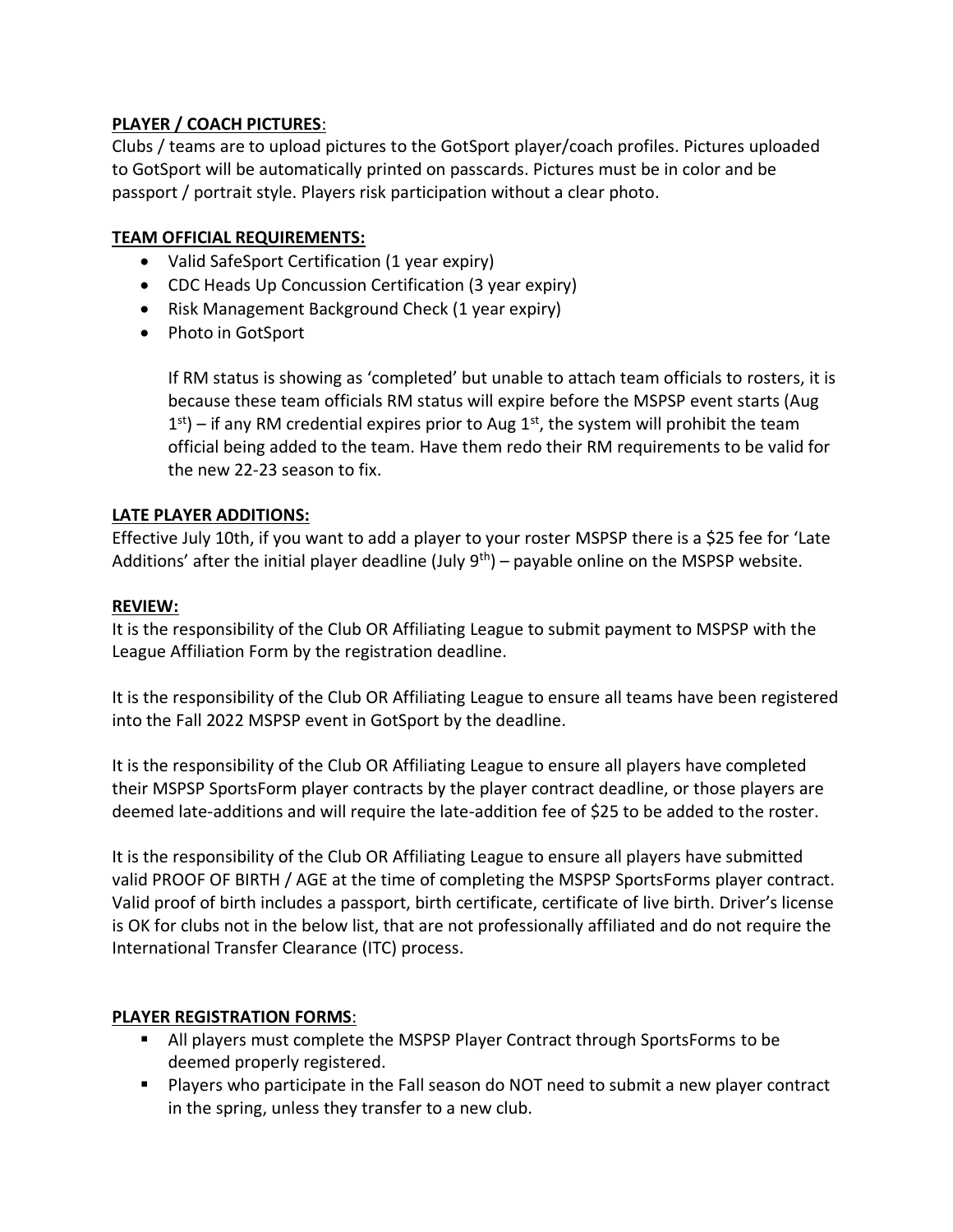- Once the MSPSP Player Contract is completed the player is officially committed to the club for the entire seasonal year (fall and spring seasons).
- It is the responsibility of the club to collect the required player/parent concussion form.

#### **EVENT ENROLLMENT (TEAM REGISTRATION)**:

- See the document labeled **Event Enrollment/Team Information Submission** on the MSPSP website for detailed instructions on how to enter teams into GotSport and provide divisioning information to MSPSP.
- Team placement (division) information will be submitted digitally.
- In order to participate in Michigan State Premier Soccer Program, all teams must be entered into the GotSport event prior to the registration deadline.

**Please note**: Filling out a petition for division placement is a request, not a guarantee. The divisioning meeting is available for further adjustments.

#### **TEAM ROSTER RESTRICTIONS**:

- No player can play up more than two age divisions except in the U19 division.
- **■** MSPSP minimum roster is 14 players and a maximum of 22 players. Exceptions towards the minimum are granted based on a case-by-case evaluation of the MSPSP Board of Directors / Program Director.

#### **FALL DIVISIONS FAQ:**

- Boys' age groups for the Fall season are U13, U14, and U15 Supplemental.
- Girls' age groups for the Fall season are U13 through U19.
- The U19 division will have a specific division for 'High School Open' age diverse teams teams that want to play other age-diverse HSO teams should request the 'High School Open' division in the enrollment process. This division includes players aged U15-U19.
- The U13 age group in the Fall will offer Premier Qualifying, Classic, and Regional (local).
- U13 Premier Qualifying teams from the fall will be placed into Premier 1 through Premier 3 based off fall league performance.
- Champions of the U13 Classic divisions in the fall will be placed in lower 'Premier' divisions, such as Premier 2 or 3, availability and performance depending.
- U13 Regional is regarded at a competitive level similar to Classic, but with minimal travel and divisions being set up based on club locations.
- Jr State Cup, Premier State Cup and Elite State Cup make a significant impact in divisional placement in addition to past league performance.